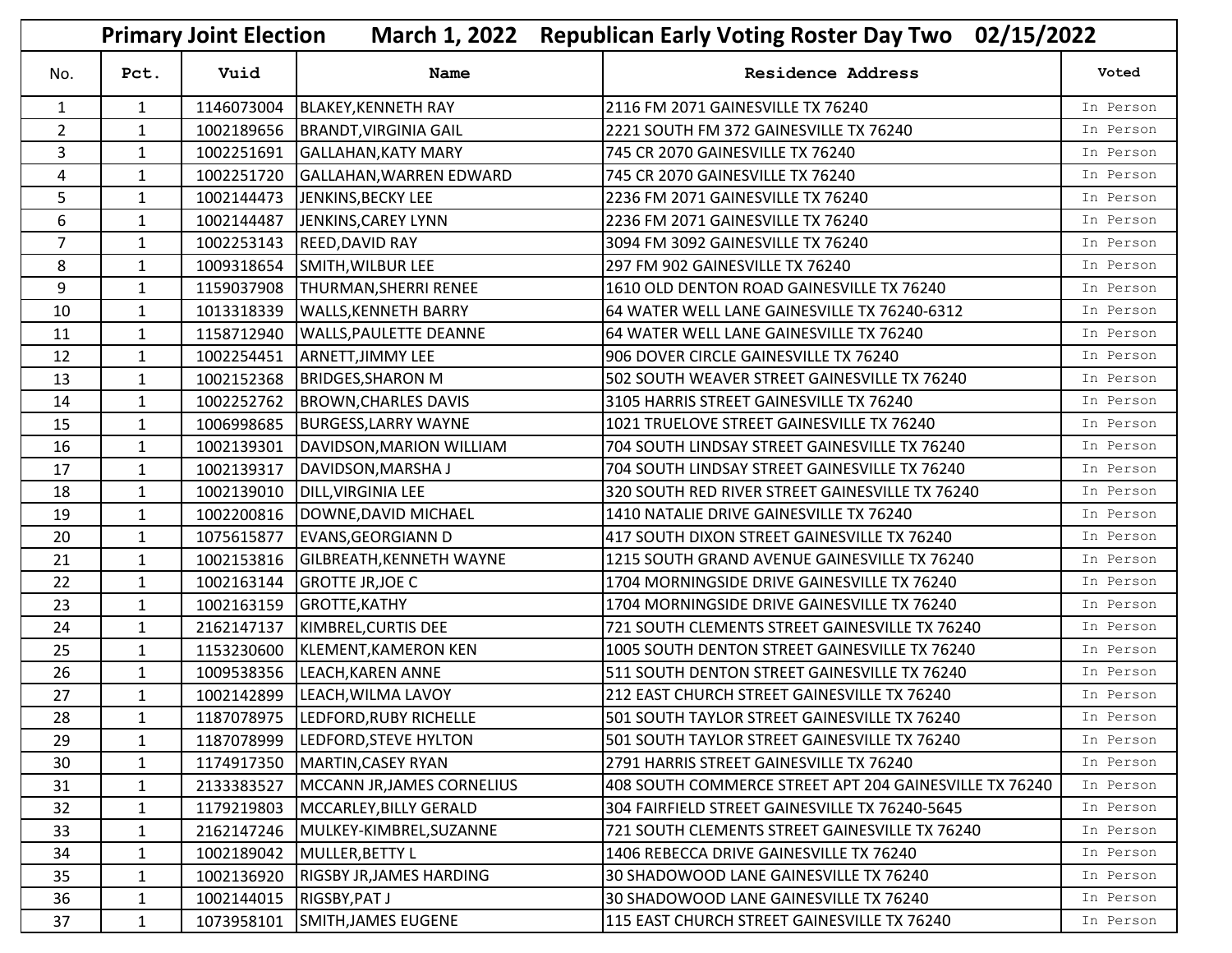| 38 | $\mathbf{1}$   |            | 1002156591 SUTTON, ALLISON GARY      | 12 QUAIL RUN ROAD GAINESVILLE TX 76240          | In Person |
|----|----------------|------------|--------------------------------------|-------------------------------------------------|-----------|
| 39 | $\mathbf{1}$   | 1002155657 | <b>SUTTON, GAYLA ANN</b>             | 12 QUAIL RUN ROAD GAINESVILLE TX 76240          | In Person |
| 40 | $\mathbf{1}$   | 1082437125 | WARREN, JOHN DURHAM                  | 102 EAST CHURCH STREET GAINESVILLE TX 76240     | In Person |
| 41 | $\mathbf{1}$   | 1002148491 | <b>WIGINTON, MICHEAL PAUL</b>        | 105 LINE DRIVE GAINESVILLE TX 76240             | In Person |
| 42 | $\mathbf{1}$   | 1002254825 | BEAL, MILLER DEAN                    | 415 RITCHEY STREET GAINESVILLE TX 76240         | In Person |
| 43 | $\overline{2}$ | 2161963605 | <b>CASON, MICHAEL ROBERT</b>         | 1822 MILL STREET GAINESVILLE TX 76240           | In Person |
| 44 | 2 <sup>7</sup> | 1089275429 | DAVIS, DENISE ANNE                   | 100 EAST BROADWAY STREET GAINESVILLE TX 76240   | In Person |
| 45 | $2^{\circ}$    | 1002253471 | JONES, JACKIE LYNN                   | 732 RITCHEY STREET GAINESVILLE TX 76240         | In Person |
| 46 | $2^{\circ}$    | 1002156320 | POOL, RUBY JANE                      | 903 WEST STAR STREET GAINESVILLE TX 76240       | In Person |
| 47 | 3              | 1092076430 | GILMORE, JAMES MARSHALL              | 674 CR 339 GAINESVILLE TX 76240                 | In Person |
| 48 | 3              | 1002246863 | HAVERKAMP, JANELLE MARIE             | *****                                           | In Person |
| 49 | $\overline{3}$ | 1009294828 | <b>HELLMAN, TONI DEE</b>             | 11 CR 3631 GAINESVILLE TX 76240                 | In Person |
| 50 | 3              | 1166785421 | <b>HOLCOMB, GAY ETTA</b>             | 6449 FM 51 GAINESVILLE TX 76240                 | In Person |
| 51 | 3              | 1030699921 | <b>HUCHTON, KRYSTLE BERRY</b>        | 271 CR 363 GAINESVILLE TX 76240                 | In Person |
| 52 | 3              | 1161780249 | KOROUS, JACK EDWARD                  | 4704 CR 337 GAINESVILLE TX 76240                | In Person |
| 53 | $\mathbf{3}$   | 1002219811 | <b>ROBERTSON, JIM AVERY</b>          | 3236 FM 1630 GAINESVILLE TX 76240               | In Person |
| 54 | 4              | 1002230536 | DYER, LINDA JOAN                     | 482 CENTER HILL ROAD GAINESVILLE TX 76240       | In Person |
| 55 | 4              | 1009054536 | <b>DYER, STEPHEN JACK</b>            | 482 CENTER HILL ROAD GAINESVILLE TX 76240       | In Person |
| 56 | 4              | 1002245261 | ALLEN, DONNA                         | 401 ASPEN RD GAINESVILLE TX 76240               | In Person |
| 57 | 4              | 1002244148 | ALLEN, RICKY WAYNE                   | 401 ASPEN RD GAINESVILLE TX 76240               | In Person |
| 58 | 4              |            | 1029664323   BIERSCHENK, DENNIS PAUL | 204 CANDLEWOOD CIRCLE GAINESVILLE TX 76240      | In Person |
| 59 | 4              | 1002249321 | CALHOUN, GLORIA MULKEY               | 500 ASPEN RD GAINESVILLE TX 76240               | In Person |
| 60 | 4              | 1150745719 | COLEMAN, TINA MAY                    | 2609 EAST HWY 82 APT 58 GAINESVILLE TX 76240    | In Person |
| 61 | 4              |            | 1002246068 COX, GERALD DAVID         | 415 ROSEDALE DRIVE GAINESVILLE TX 76240         | In Person |
| 62 | 4              | 1002245482 | COX, JANET CAROL                     | 415 ROSEDALE DRIVE GAINESVILLE TX 76240         | In Person |
| 63 | $\overline{4}$ | 1154632229 | DAVIES, BRANDON ROBERT               | 1901 EVERGLADE GAINESVILLE TX 76240             | In Person |
| 64 | 4              | 1002239883 | <b>FAULKNER, RUSSELL EARL</b>        | 1106 NORTH CLEMENTS STREET GAINESVILLE TX 76240 | In Person |
| 65 | 4              | 1008882657 | FINCH III, DAVID                     | 417 HOLLY LANE GAINESVILLE TX 76240             | In Person |
| 66 | $\overline{4}$ | 1008915890 | <b>FINCH, PENELOPE CYR</b>           | 417 HOLLY LANE GAINESVILLE TX 76240             | In Person |
| 67 | 4              | 1019930515 | KELLEY, ROBERT J                     | 1209 HILLSIDE DRIVE GAINESVILLE TX 76240        | In Person |
| 68 | 4              |            | 1009677519  KREBS, MICHAEL STEVEN    | *****                                           | In Person |
| 69 | 4              | 2134683381 | SCOTT, TORI LEIGHANN                 | 1211 HILLSIDE DRIVE GAINESVILLE TX 76240        | In Person |
| 70 | 4              | 1014065073 | STARK, DAVID WILLIAM                 | 910 WHEELER CREEK DRIVE GAINESVILLE TX 76240    | In Person |
| 71 | 4              | 1014065060 | <b>STARK, LESLIE ANN</b>             | 910 WHEELER CREEK DRIVE GAINESVILLE TX 76240    | In Person |
| 72 | 4              | 1002243625 | <b>WALLACE, MARY MARTHA</b>          | 2003 BRENTWOOD DRIVE GAINESVILLE TX 76240       | In Person |
| 73 | 6              | 1011008206 | <b>BARR, THOMAS GLENN</b>            | 4784 CR 115 WHITESBORO TX 76273-6935            | In Person |
| 74 | 6              | 2003373044 | <b>BARRIENTOS JR, HENRY</b>          | 313 CR 160 WHITESBORO TX 76273                  | In Person |
| 75 | 6              | 2161283314 | HAMMOND, COLBY WAYNE                 | 282 CRAWFORD STREET CALLISBURG TX 76240         | In Person |
| 76 | 6              | 2125574588 | HAMMOND, DUSTY CHYAN                 | 339 CR 164 WHITESBORO TX 76273                  | In Person |
| 77 | 6              | 1002185803 | MCKENZIE, SARA JO                    | 15167 FM 678 WHITESBORO TX 76273                | In Person |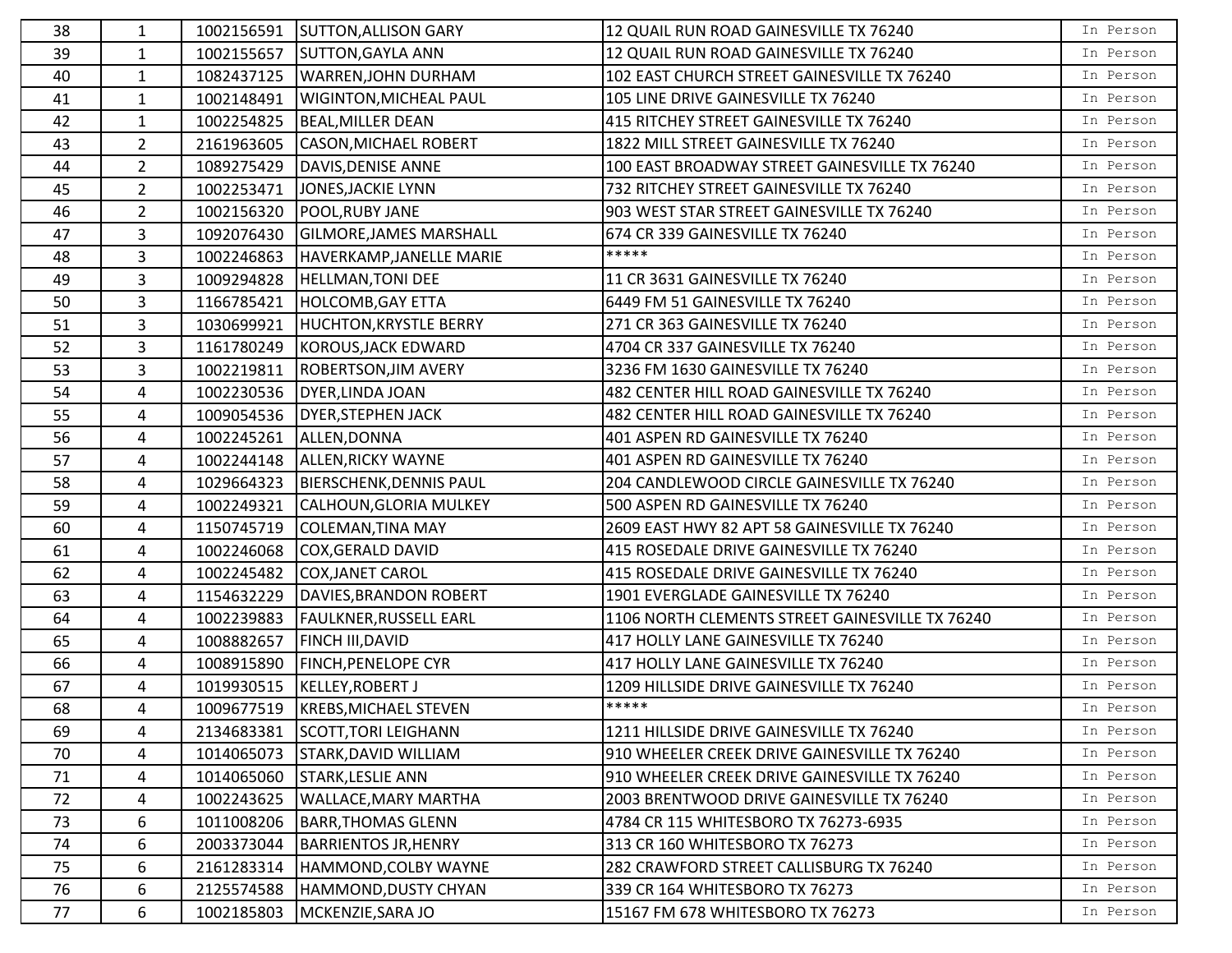| 78  | 6              | 1002147329 | <b>ORTOWSKI, RENE TURBEVILLE</b>   | 316 CR 119 GAINESVILLE TX 76240           | In Person |
|-----|----------------|------------|------------------------------------|-------------------------------------------|-----------|
| 79  | 6              | 1002171833 | <b>TUGGLE, CRYSTAL CORINE</b>      | 13487 BIG INDIAN ROAD CALLISBURG TX 76240 | In Person |
| 80  | $\overline{7}$ | 1014869053 | HART, NORMA HOLLAND                | 988 CR 182 GAINESVILLE TX 76240           | In Person |
| 81  | $\overline{7}$ | 1002175374 | HOLLOWELL, CATHY ELAINE            | 4637 CR 107 GAINESVILLE TX 76240          | In Person |
| 82  | $\overline{7}$ | 1002175479 | HOLLOWELL, GARY LEON               | 4637 CR 107 GAINESVILLE TX 76240          | In Person |
| 83  | 7              | 1002160028 | HUTCHINSON, DIANNA LYNN            | 1237 CR 182 GAINESVILLE TX 76240          | In Person |
| 84  | $\overline{7}$ | 1176665723 | NORTON, MICHELE ANN                | 344 CR 173 GAINESVILLE TX 76240           | In Person |
| 85  | $\overline{7}$ | 1002173489 | PETTIGREW, DONALD WAYNE            | 543 CR 148 GAINESVILLE TX 76240           | In Person |
| 86  | $\overline{7}$ | 1002173310 | PETTIGREW, LYNNETTE                | 543 CR 148 GAINESVILLE TX 76240           | In Person |
| 87  | $\overline{7}$ |            | 1002174665   PHELPS, MARCELLA ANN  | 1130 CR 182 GAINESVILLE TX 76240          | In Person |
| 88  | $\overline{7}$ | 1002174677 | <b>PHELPS, ORVAL THOMAS</b>        | 1130 CR 182 GAINESVILLE TX 76240          | In Person |
| 89  | 7              | 1124208290 | POLMATEER, LAURA NICOLE            | 344 CR 173 GAINESVILLE TX 76240           | In Person |
| 90  | 7              | 1002177322 | SANDERS, JEFFREY LYNN              | 637 CR 150 GAINESVILLE TX 76240           | In Person |
| 91  | $\overline{7}$ | 2176161725 | <b>STEVENS, PATRICK ONEIL</b>      | 988 CR 182 GAINESVILLE TX 76240           | In Person |
| 92  | 8              | 1002152323 | <b>BANKS, JAMES DALE</b>           | 814 CR 219 GAINESVILLE TX 76240           | In Person |
| 93  | 8              | 1002181118 | <b>DULOCK, GARY JOE</b>            | 225 CR 208 GAINESVILLE TX 76240           | In Person |
| 94  | 8              | 1002179266 | <b>ELDREDGE, JOE LEE</b>           | 4283 FM 902 GAINESVILLE TX 76240          | In Person |
| 95  | 8              | 1002179278 | ELDREDGE,LINDA                     | 4283 FM 902 GAINESVILLE TX 76240          | In Person |
| 96  | 8              | 1002180378 | <b>ELDREDGE, MELODY GAYE</b>       | 4283 FM 902 GAINESVILLE TX 76240          | In Person |
| 97  | 8              | 1002180977 | <b>GRAHAM, KAREN JO</b>            | 2118 FM 678 GAINESVILLE TX 76240          | In Person |
| 98  | 8              | 1002181295 | HODGKINSON, LUCILLE MACH           | 861 CR 2114 GAINESVILLE TX 76240-7982     | In Person |
| 99  | 8              | 2141219932 | MANNING, THOMAS HOLBROOK           | 1250 CR 262 GAINESVILLE TX 76240          | In Person |
| 100 | 8              | 1022872312 | <b>PRESTON, SALLY JANE</b>         | 4590 FM 3164 GAINESVILLE TX 76240-7997    | In Person |
| 101 | 8              | 1002181662 | ROMERO, AGATHA WARD                | 4024 FM 678 GAINESVILLE TX 76240          | In Person |
| 102 | 8              | 1002181658 | ROMERO, RENALDO                    | 4024 FM 678 GAINESVILLE TX 76240          | In Person |
| 103 | 10             | 1002187491 | AKIN, CAROLYN                      | 6024 FM 902 GAINESVILLE TX 76240          | In Person |
| 104 | 10             | 1002187502 | <b>AKIN, DANNY GLEN</b>            | 6024 FM 902 GAINESVILLE TX 76240          | In Person |
| 105 | 10             | 1010850817 | <b>BAUGHMAN, SHERRY L</b>          | 5854 EAST FM 922 VALLEY VIEW TX 76272     | In Person |
| 106 | 10             | 1167594114 | <b>COULTER, ELIZABETH LILLIAN</b>  | 707 CR 232 COLLINSVILLE TX 76233          | In Person |
| 107 | 10             | 1002159787 | <b>CRAVENS, MILBURN RAY</b>        | 3704 CR 220 GAINESVILLE TX 76240          | In Person |
| 108 | 10             | 1092310976 | DEGRAND, DARRIN DEAN               | 67 CR 2261 VALLEY VIEW TX 76272           | In Person |
| 109 | 10             |            | 1002191551  DONNELLY, DOLLIE MARIE | 1786 CR 265 COLLINSVILLE TX 76233         | In Person |
| 110 | 10             | 1002191567 | DONNELLY, WENDELL WAYNE            | 1786 CR 265 COLLINSVILLE TX 76233         | In Person |
| 111 | 10             | 1060319951 | DUMOVICH, GEORGENE                 | 1051 CR 203 COLLINSVILLE TX 76233         | In Person |
| 112 | 10             | 1059929021 | DUMOVICH, STEVEN LOUIS             | 1051 CR 203 COLLINSVILLE TX 76233         | In Person |
| 113 | 10             | 1002190612 | DYER, JEANNENE                     | 6569 SOUTH FM 372 GAINESVILLE TX 76240    | In Person |
| 114 | 10             | 1080982500 | HORINEK, DEAN ARTHUR               | 2300 CR 220 GAINESVILLE TX 76240-8544     | In Person |
| 115 | 10             | 1015440659 | KING, KAYE BRISCOE                 | 1117 CR 2117 GAINESVILLE TX 76240         | In Person |
| 116 | 10             | 1145670154 | <b>SCHIPPLECK, BELINDA ROSE</b>    | 89 IRVING CIRCLE VALLEY VIEW TX 76272     | In Person |
| 117 | 10             | 1002191669 | <b>TEEL, SELMA DUMAS</b>           | 45 SPRINGS ROAD VALLEY VIEW TX 76272      | In Person |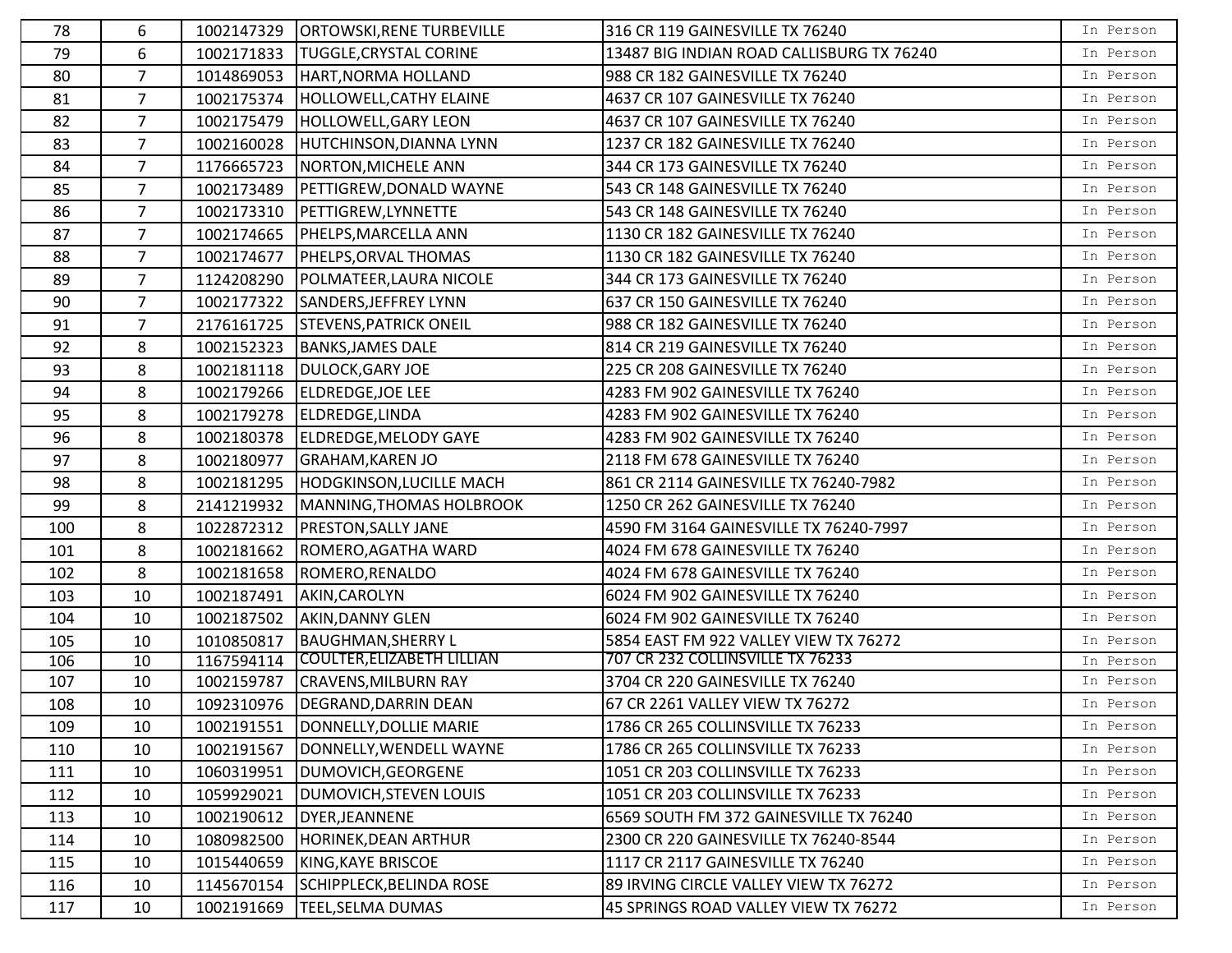| 118 | 11 | 1025386459 | <b>ANDERSON, ALIENE MAY</b>          | 84 CARSON LANE VALLEY VIEW TX 76272         | In Person |
|-----|----|------------|--------------------------------------|---------------------------------------------|-----------|
| 119 | 11 |            | 1014589074  BEWLEY, KRYSTAL MICHELLE | 200 CHURCH STREET VALLEY VIEW TX 76272      | In Person |
| 120 | 11 | 1013321605 | <b>BRINKLEY, JASON PAUL</b>          | *****                                       | In Person |
| 121 | 11 | 1020939066 | <b>DEMPSEY, SHARILYN</b>             | 509 ROBINSON STREET VALLEY VIEW TX 76272    | In Person |
| 122 | 11 |            | 1155417136   DORA, KATHY JO          | 561 CR 2254 VALLEY VIEW TX 76272-7662       | In Person |
| 123 | 11 |            | 1077356454   DORA, STEVEN JAMES      | 561 CR 2254 VALLEY VIEW TX 76272-7662       | In Person |
| 124 | 11 |            | 1002199904  FORD, ALICE JANE         | 1325 WEST FM 922 VALLEY VIEW TX 76272       | In Person |
| 125 | 11 | 1002196573 | <b>FORD, STEVEN DON</b>              | 1325 WEST FM 922 VALLEY VIEW TX 76272       | In Person |
| 126 | 11 | 1002272896 | HARDY, MARCIA LYNN                   | 427 HIDDEN VALLEY ROAD VALLEY VIEW TX 76272 | In Person |
| 127 | 11 |            | 1089394836 HUNTER, JOHNNY WAYNE      | 589 EAST FM 922 (589) VALLEY VIEW TX 76272  | In Person |
| 128 | 11 |            | 1002195590 KUNTZ, MARK JOSEPH        | 387 CR 207 VALLEY VIEW TX 76272             | In Person |
| 129 | 11 | 1074672711 | <b>PHILLIPS, KIRK STEPHEN</b>        | 1201 CHEANEY ROAD VALLEY VIEW TX 76272      | In Person |
| 130 | 11 | 1002198658 | <b>STEVENS, THERESA SAMEK</b>        | 3369 CR 207 GAINESVILLE TX 76240            | In Person |
| 131 | 11 | 1002193928 | STOCKTON, CYNTHIA MAJORS             | 1138 EAST FM 922 VALLEY VIEW TX 76272       | In Person |
| 132 | 11 | 1002193916 | <b>STOCKTON JR, JOHN VAL</b>         | 1138 EAST FM 922 VALLEY VIEW TX 76272       | In Person |
| 133 | 11 | 1002199467 | <b>WOLF, DANIEL LEE</b>              | 3067 CR 307 GAINESVILLE TX 76240            | In Person |
| 134 | 11 | 1216822265 | <b>WRIGHT, BRYAN BOYD</b>            | 49 MONROE COURT VALLEY VIEW TX 76272        | In Person |
| 135 | 11 | 2154551466 | <b>WRIGHT, CORLISS LEE</b>           | 49 MONROE COURT VALLEY VIEW TX 76272        | In Person |
| 136 | 12 | 1002231043 | <b>BERRY, BYRON RAY</b>              | 1001 DOUBLE O RANCH LN ROSSTON TX 76263     | In Person |
| 137 | 12 | 1202997431 | HORN, JOAN PATRICIA                  | 6975 WEST FM 922 ERA TX 76238               | In Person |
| 138 | 12 | 1009155593 | KLINGNER, BRENDA WAPLES              | 940 CR 319 VALLEY VIEW TX 76272             | In Person |
| 139 | 12 | 1009055503 | KLINGNER, THOMAS LEE                 | 940 CR 319 VALLEY VIEW TX 76272-3344        | In Person |
| 140 | 12 | 1014209617 | NICKERSON, HUGH DOUGLAS              | 578 NO 5 CATTLE GUARD RD MUENSTER TX 76252  | In Person |
| 141 | 12 | 1002204463 | NICKERSON, JEANEANE WEST             | 578 NO 5 CATTLE GUARD RD MUENSTER TX 76252  | In Person |
| 142 | 12 | 1002204519 | SCHUMACHER, JOANN F                  | 3164 CR 331 GAINESVILLE TX 76240            | In Person |
| 143 | 17 | 1002207633 | KLEMENT, EMILY CONRADY               | 3544 CR 302 MUENSTER TX 76252               | In Person |
| 144 | 18 | 1002213555 | <b>ENDRES, STANLEY HERBERT</b>       | 612 NORTH ASH STREET MUENSTER TX 76252      | In Person |
| 145 | 18 | 1019158165 | SPRINGER, LYDIA KAY                  | 320 EAST 4TH STREET MUENSTER TX 76252       | In Person |
| 146 | 18 | 1035815893 | <b>WEAVER, MICHAEL EARL</b>          | 2359 CR 428 MUENSTER TX 76252               | In Person |
| 147 | 21 | 1002224710 | <b>CLER, ALYCE MARIE</b>             | 229 HICKORY STREET LINDSAY TX 76250         | In Person |
| 148 | 21 |            | 1002224706 CLER, CHARLES LOUIS       | 229 HICKORY STREET LINDSAY TX 76250         | In Person |
| 149 | 21 | 1002157988 | MASSENGALE, SANDRA ANN               | 75 CR 439 LINDSAY TX 76250                  | In Person |
| 150 | 21 | 1045624820 | MCPEEK, KELLEY M                     | 4151 CR 411 MUENSTER TX 76252               | In Person |
| 151 | 21 | 1002222089 | METZLER, JOHN                        | 681 CR 404 GAINESVILLE TX 76240             | In Person |
| 152 | 21 | 1002222898 | MYRICK, JAMES THOMAS                 | 401 9TH STREET LINDSAY TX 76250             | In Person |
| 153 | 21 | 1010447984 | <b>TUCKER, JOHNNY LYNN</b>           | 319 CR 466 GAINESVILLE TX 76240             | In Person |
| 154 | 22 | 1002182271 | <b>AKINS, PEGGY LOU</b>              | 5681 FM 902 GAINESVILLE TX 76240            | In Person |
| 155 | 22 | 1057815250 | <b>AMTHOR, FRANK G</b>               | 100 TOMAHAWK DRIVE LAKE KIOWA TX 76240      | In Person |
| 156 | 22 | 1039860593 | BLOUNT, JESSICA JO                   | 249 CAYUGA TRAIL LAKE KIOWA TX 76240        | In Person |
| 157 | 22 | 1002229524 | <b>BROWN-AMTHOR, DONNA CHERYLL</b>   | 100 TOMAHAWK DRIVE LAKE KIOWA TX 76240      | In Person |